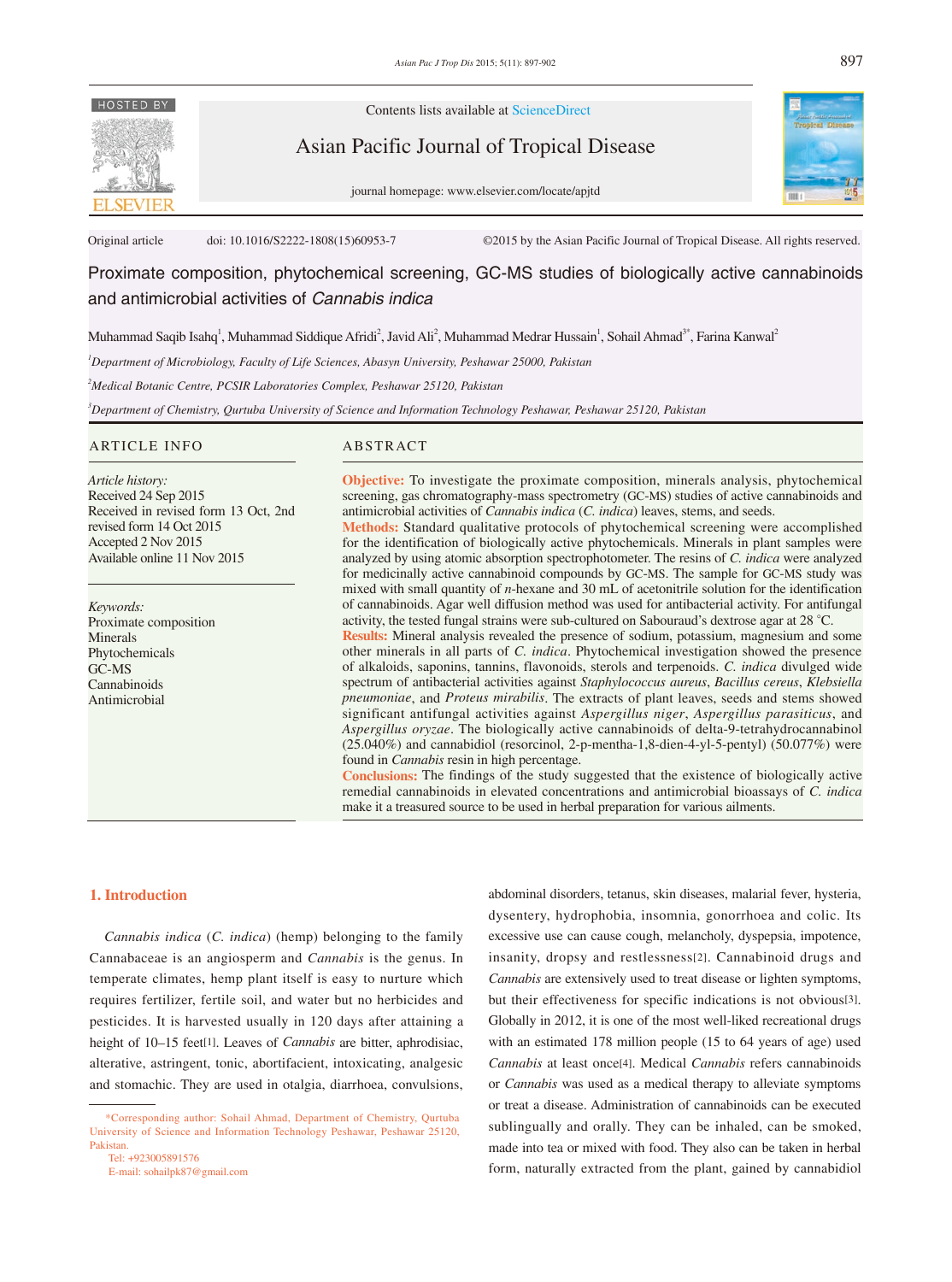isomerisation, or unnaturally manufactured[5]. The essential oils and fatty acids of plants were investigated by gas chromatography-mass spectrometry (GC-MS) analysis[6]. Due to the presence of essential oils and fatty acids, different extract of plant species revealed noteworthy antibacterial and antifungal activities[7]. Typical human diet consists of carbohydrates, proteins, fats, water, minerals and vitamins. Human health constantly depends on balanced mineral contents in the body and if the balance is below or above the limits, it causes abnormalities in human health[8]. For man and animals, plant is one of the sources of mineral. To find out the mineral composition of medicinal plant and to correlate it for the treatment of diseases, researchers are trying[9]. For chronically sick patients, few countries have legally recognized medicinal grade *Cannabis*. Specialized companies of the Netherlands and Canada have governmentrun programs, in which they supply quality-controlled herbal *Cannabis*[10]. To permit the medical use of *Cannabis*, laws have been introduced in the United States (23 states) and Washington, DC (May 2015)[11]. For several life threatening diseases, the major responsible bacterial pathogens are *Salmonella, Staphylococcus*, *Pseudomonas* and *Bacillus*[12]. Due to subcutaneous, deep inside and superficial infections, pathogenic fungi are responsible for various diseases. Pathogenic fungi infected humans significantly increased in all parts of the world[13].

 This study was therefore, designed to investigate the proximate composition, minerals analysis, phytochemical screening, GC-MS studies of active cannabinoids and antimicrobial activities of *C. indica* leaves, stems, and seeds.

## **2. Materials and methods**

## *2.1. Collection of plant*

 Mature plants of *C. indica* were collected from the Medicinal Botanical Garden of PCSIR Laboratories Complex Peshawar, KPK, Pakistan. The plants were cleaned and separated to stems, seeds and leaves parts. The leaves and stems were dried and grinded by laboratory mill into powder form.

### *2.2. Proximate composition and mineral analysis*

 For ash value determination of the plant, the method of Premnath *et al*. was used[14]. Furnace was used for the determination of ash value. For the determination of moisture value of the plant, the method of Ashutosh *et al*. was used[15]. Standard procedures were followed for the determination of fats, crude fibers and crude proteins. Minerals in plant samples were analyzed by using atomic absorption spectrophotometer (Shimadzu, Japan) equipped with graphite furnace and flame.

## *2.3. Phytochemical screening*

For the screening of alkaloids, carbohydrates, tannins, flavonoids,

saponins, terpenoids, steroids *etc.*, qualitative tests were performed on different extracts by using standard procedures[16-18].

## *2.4. GC-MS studies of active cannabinoids*

### *2.4.1. Method of analysis and GC-MS conditions*

 A gas chromatograph hyphenated to a mass spectrometer QP 2010 plus (Shimadzu, Tokyo, Japan) outfitted with an auto injector (AOC-20i) and auto sampler (AOC-20S) was used for medicinally active cannabinoid compounds. The conditions of the GC-MS used during analysis were: ion source temperature (280.0 °C), interface temperature (280.0 °C), and solvent cut time (2.0 min). Resin (10 g) from sample was grinded and extracted with 200 mL of *n*-hexane under reflux by maintaining the temperature between 40–50 °C for 90 min. The extract was then evaporated under vacuum by rotary evaporator [PLC/MBC (Phy. Std.)/011 Eyela] and stored in refrigerator.

## *2.4.2. Analysis of resin extract by GC-MS*

 Sample (0.1–0.2 g) was taken from *n*-hexane extract and stirred with small quantity of *n*-hexane and 30 mL of acetonitrile solution was added and shacked in separating funnel. To the acetonitrile layer, 600 mL of solution (water + sodium chloride + *n*-hexane) was added and shacked. To the organic layer, anhydrous  $Na<sub>2</sub>SO<sub>4</sub>$  was added and solution was filtered and evaporated to dryness. To the residue, 1 mL of internal standard was added and diluted with cyclohexane. This solution was filtered to obtain a clear solution. This clear solution (1 µL) was injected to GC-MS. Analysis was carried out using Shimadzu QP-2010 Plus equipped with DB-5 ms column  $(0.25 \mu m, 0.255 \mu m)$ and 30 m) with helium as the carrier gas. Injector temperature was 300 °C and injector mode was split.

## *2.5. Antibacterial susceptibility assay*

 The antibacterial activity of *C. indica* extracts was determined by agar well diffusion method[19]. Six bacterial strains *i.e*. *Staphylococcus aureus* (*S. aureus*), *Bacillus cereus* (*B. cereus*), *Escherichia coli* (*E. coli*), *Klebsiella pneumoniae (K. pneumoniae)*, *Pseudomonas aeruginosa* (*P. aeruginosa*), and *Proteus mirabilis* (*P. mirabilis*) were used for this activity. The stock solution was prepared by the addition of 1 mg of plant extracts in 10  $\mu$ L dimethylsulfoxide. Mueller-Hinton agar media (2.8 g/100 mL) and broth media (1.3 g/100 mL) were prepared in distilled water and sterilized in autoclave at 121 °C temperature and 1.5 pounds pressure for 20 min. The media was poured into the Petri plates and placed in an incubator at 37 °C. The microbial cultures were inoculated in nutrient broth and incubated in shaking water bath for 18 h at 250 r/min at 37 °C. And 100 µL of standardized inoculum (106 CFU/ mL; 0.5 McFarland) of each test bacterium were spread on sterile Mueller-Hinton agar plate. The extracts solution  $(10 \mu g/\mu L)$  was introduced in the wells of agar plates and then incubated at 37 °C for 24 h. Levofloxacin antibiotic (5  $\mu$ g/ $\mu$ L) was used as positive control,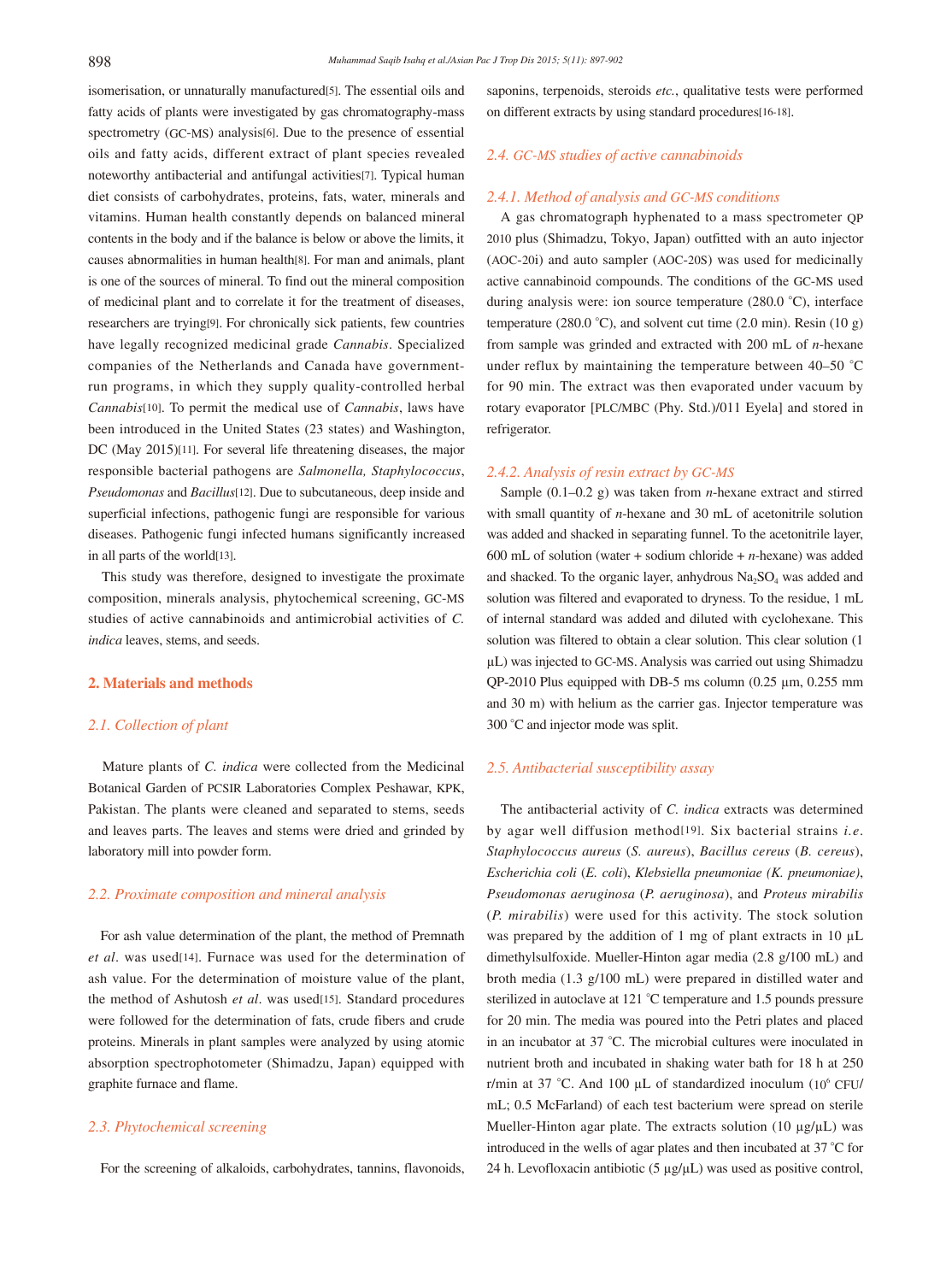while dimethylsulfoxide was taken as negative control. The zone of inhibition (mm) was recorded to the nearest size[20].

## *2.6. Antifungal susceptibility assay*

 Five fungal strains including *Aspergillus niger* (*A. niger*)*, Aspergillus parasiticus* (*A. parasiticus*)*, Aspergillus oryzae* (*A. oryzae*)*, Aspergillus fumigatus* (*A. fumigatus*), and *Candida albicans* (*C. albicans*) were used for antifungal susceptibility bioassay. Tested fungal strains were sub-cultured on Sabouraud's dextrose agar at 28 °C for 3–5 days. For fungal strains refreshment, nutrient broth media (28 g/1 000 mL) was prepared in distilled water, sterilized in autoclave at 121 °C temperature and 1.5 pounds pressure for 20 min and distributed evenly to 4 volumetric flasks (250 mL). Inoculation of fungal strains was executed to each volumetric flask and placed in incubator at 30 °C for 3 days. Sterilized Sabouraud's dextrose agar plates were taken and a sterile cork borer (6 mm diameter) was used to bore wells in the agar. Plant extracts (10 µg/µL) were then introduced into each well. The plates were then incubated at 28 °C. Clotrimazole antibiotic (5 µg/µL) was used as positive control, while dimethylsulfoxide was taken as negative control. The zone of inhibition (mm) was recorded to the nearest size[21].

## **3. Results**

## *3.1. Proximate composition and mineral analysis*

 The proximate composition and mineral analysis of *C. indica* was given in Table 1. The moisture value of the leaves  $[(8.46 \pm 0.92)\%]$ , seeds [(11.90 ± 0.46)%] and stems [(6.86 ± 0.31)%] of *C. indica* was recorded. Plant seeds exhibited significant ash value [(12.74 ± 0.52)%] comparatively. High percentage of crude fiber [(13.49  $\pm$  0.77)%] was found in leaves of the plant followed by crude protein  $[(8.63 \pm 0.69)\%]$  and fat  $[(5.81 \pm 0.84)\%]$  contents. In plant seeds, fats were presented in high percentage  $[(28.33 \pm 0.78)\%]$  in comparison with crude proteins  $[(17.42 \pm 0.61)\%]$  and crude fibers  $[(16.59 \pm 0.38)\%]$ . High content of crude fiber  $[(23.61 \pm 0.52)\%]$ were analyzed in plant stems. The mean concentration levels of minerals found in *C. indica* were given in Table 2. The highest sodium  $[(12.35 \pm 0.23)\%]$ , potassium  $[(10.54 \pm 0.55)\%]$ , iron  $[(9.46$  $\pm$  0.24)%], and calcium [(5.94  $\pm$  0.36)%] contents were found in plant leaves. The lowest copper contents were found in seeds [(0.84  $\pm$  0.17)%] and magnesium contents  $[(0.88 \pm 0.10)\%]$  were found in stems of the *C. indica*.

#### **Table 1**

Proximate composition of various parts (leaves, seeds and stems) of *C. indica*. %.

| Parameters    | Leaves           | Seeds            | <b>Stems</b>     |
|---------------|------------------|------------------|------------------|
| Moisture      | $8.46 \pm 0.92$  | $11.90 \pm 0.46$ | $6.86 \pm 0.31$  |
| Ash           | $10.67 \pm 0.68$ | $12.74 \pm 0.52$ | $7.37 \pm 0.47$  |
| Fat           | $5.81 \pm 0.84$  | $28.33 \pm 0.78$ | $2.67 \pm 0.23$  |
| Crude fiber   | $13.49 \pm 0.77$ | $16.59 \pm 0.38$ | $23.61 \pm 0.52$ |
| Crude protein | $8.63 \pm 0.69$  | $17.42 \pm 0.61$ | $4.21 \pm 0.26$  |

## **Table 2**

Minerals analysis of various parts (leaves, seeds and stems) of *C. indica*. %.

| Minerals (ppm) | Leaves           | Seeds           | <b>Stems</b>    |
|----------------|------------------|-----------------|-----------------|
| Sodium         | $12.35 \pm 0.23$ | $3.53 \pm 0.29$ | $3.83 \pm 0.23$ |
| Potassium      | $10.54 \pm 0.55$ | $7.62 \pm 0.32$ | $6.58 \pm 0.37$ |
| <b>Iron</b>    | $9.46 \pm 0.24$  | $8.38 \pm 0.46$ | $7.51 \pm 0.29$ |
| Magnesium      | $3.78 \pm 0.22$  | $1.58 \pm 0.10$ | $0.88 \pm 0.10$ |
| Phosphorus     | $4.85 \pm 0.27$  | $3.63 \pm 0.12$ | $2.67 \pm 0.15$ |
| Calcium        | $5.94 \pm 0.36$  | $4.55 \pm 0.27$ | $2.24 \pm 0.25$ |
| Zinc.          | $2.26 \pm 0.18$  | $1.52 \pm 0.13$ | $1.89 \pm 0.14$ |
| Copper         | $1.86 \pm 0.10$  | $0.84 \pm 0.17$ | $1.24 \pm 0.12$ |

## *3.2. Phytochemical screening*

 Phytochemical screening of leaves, seeds and stems of *C. indica* showed the presence of alkaloids, saponins, tannins, phenols and flavonoids (Table 3). Glycosides were absent in all parts of the plant. Sterols and terpenoids were present in leaves and seeds of the plant.

# **Table 3**

| Phytochemical analysis of methanolic extract of C. indica. |  |  |  |  |  |
|------------------------------------------------------------|--|--|--|--|--|
|------------------------------------------------------------|--|--|--|--|--|

| Phytochemicals | Leaves    | Seeds     | <b>Stems</b> |
|----------------|-----------|-----------|--------------|
| Alkaloids      | $++$      | $^{+}$    | $++$         |
| Saponins       | $+$       | $+$       | $+$          |
| <b>Tannins</b> | $+++$     | $+$       | $++$         |
| Phenols        | $+++$     | $++$      | $+$          |
| Flavonoids     | $++$      | $+$       | $^{+}$       |
| Glycosides     | <b>ND</b> | <b>ND</b> | <b>ND</b>    |
| <b>Sterols</b> | $+$       | $++$      | <b>ND</b>    |
| Terpenoids     | $^{+++}$  | $++$      | ND           |

+: Small quantity; ++: Average quantity; +++: Large quantity; ND: Not detected.

#### *3.3. Cannabinoids studies by GC-MS*

 Mature plants of *C. indica* were collected from Medicinal Botanical Garden of PCSIR Laboratories Complex Peshawar and dried under shed. Its resin was prepared and active cannabinoid compounds were analyzed medicinally by GC-MS. The biologically active cannabinoids were delta-9-tetrahydrocannabinol and cannabidiol was found in *Cannabis* resin in high percentage (Table 4). The highest percentage of delta-9-tetrahydrocannabinol present was 25.040% and that of cannabidiol (resorcinol, 2-p-mentha-1,8-dien-3-yl-5-pentyl) was 50.077%. Other canabinoids quantified were p-heptylacetophenone (2.071%), delta 9-tetrahydrocannabinovarin (2.032%), cannabivarin (0.450%), cannabigerol (0.703%), 6,6,9-trimethyl-3-pentyl-6Hdibenzo(b,d)pyran-1-ol (15.420%) and cannabichromene (3.509%). **Table 4**

Cannabinoids identified by GC-MS analysis.

| Identified cannabinoids Retention time (Min) Peak area $(mVS)^{\beta}$ Conc. (%) <sup>#</sup> |        |        |        | $SD^"$ |
|-----------------------------------------------------------------------------------------------|--------|--------|--------|--------|
| p-Heptylacetophenone                                                                          | 17.417 | 34751  | 2.071  | 0.004  |
| <b>THCV</b>                                                                                   | 18.297 | 24124  | 2.032  | 0.001  |
| <b>CBV</b>                                                                                    | 18.803 | 10827  | 0.450  | 0.006  |
| <b>CBD</b>                                                                                    | 19.184 | 846058 | 50.077 | 0.013  |
| <b>CBC</b>                                                                                    | 19.245 | 75661  | 3.509  | 0.008  |
| CBG                                                                                           | 19.626 | 11790  | 0.703  | 0.016  |
| <b>THC</b>                                                                                    | 20.007 | 407242 | 25.040 | 0.003  |
| <b>CBN</b>                                                                                    | 20.506 | 252936 | 15.420 | 0.005  |

THCV: Delta-9-tetrahydrocannabinovarin; CBV: Cannabivarin; CBD: Cannabidiol (resorcinol, 2-p-mentha-1,8-dien-4-yl-5-pentyl); CBC: Cannabichromene; CBG: Cannabigerol; THC: Delta-9-tetrahydrocannabinol; CBN: 6,6,9-Trimethyl-3-pentyl-6H-dibenzo(b,d)pyran-ol. <sup>β</sup>: Average of three measurements;  $*$ : Percent concentration;  $*$ : Standard deviations.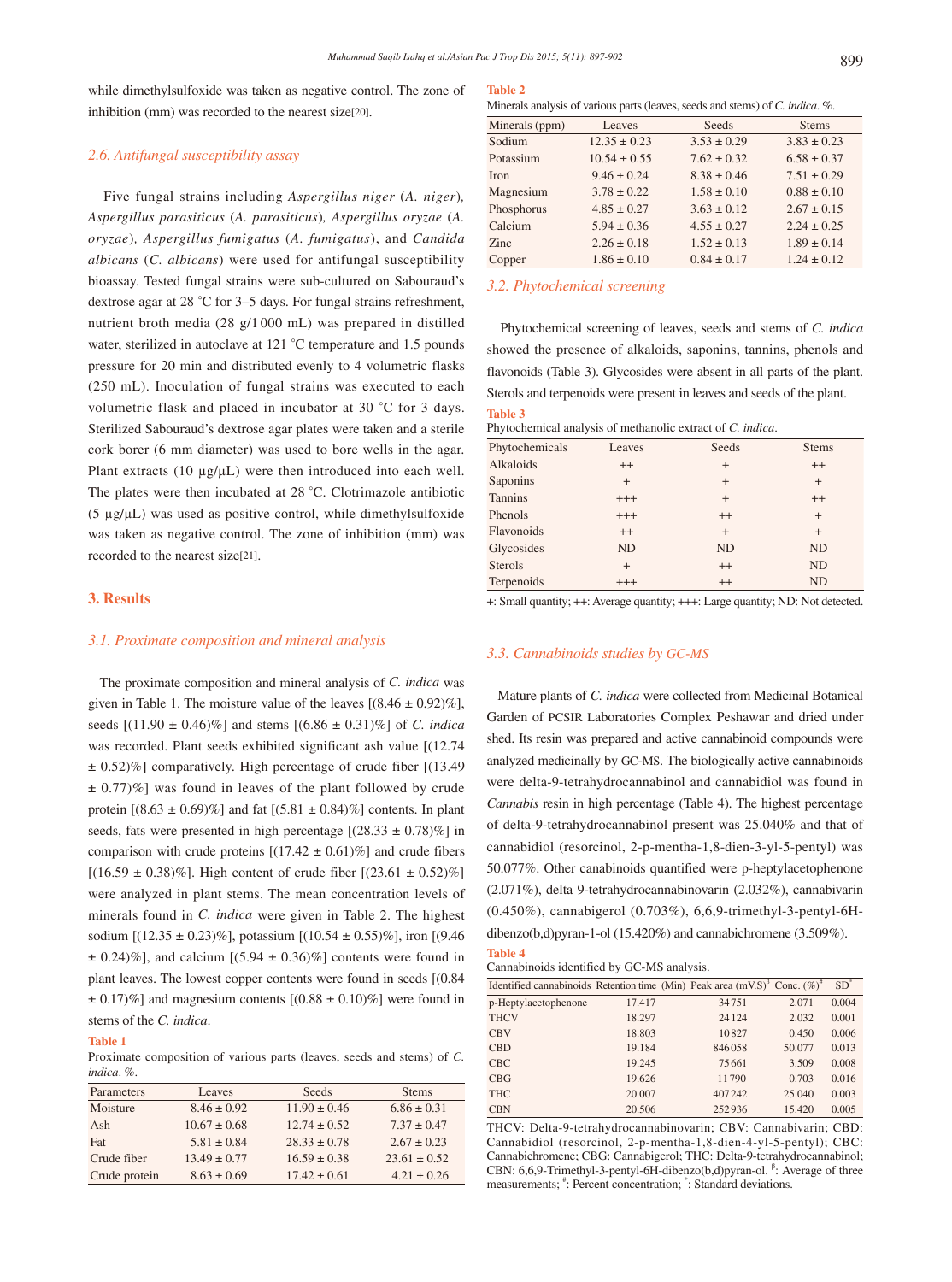## *3.4. Antibacterial susceptibility assay*

 *In vitro* antibacterial activities of various extracts of different plant parts (leaves, seeds and stems) of *C. indica* were given in Tables 5–7. The leaves, seeds and stems extracts of *C. indica* were tested against six multidrug resistant bacterial strains. The methanol extract of plant leaves showed significant activities against *P. mirabilis* [(19.00 ± 0.83) mm], *S. aureus* [(18.00 ± 0.41) mm], *K. pneumoniae* [(17.00 ± 0.65) mm], and *B. cereus* [(16.00 ± 0.53) mm]. Chloroform extracts were active against *K. pneumoniae*  $[(16.00 \pm 0.74)$  mm], *P. aeruginosa*  $[(15.00 \pm 0.66)$  mm and completely inactive against *S. aureus* and *P. mirabilis*. Plant leaves *n*-butanol extract revealed prominent activities against *B. cereus*  $[(15.00 \pm 0.70)$  mm] and *S. aureus*  $[(14.00 \pm 0.49)$  mm] (Table 5). Antibacterial activities of methanol extract of plant seeds were prominent against *P. aeruginosa*  $[(16.00 \pm 0.46 \text{ mm})]$  and *K. pneumoniae*  $[(15.00 \pm 0.53) \text{ mm}]$ . Chloroform and *n*-hexane extracts of plant seeds showed significant activities against *S. aureus*  $[(16.00 \pm 0.53)$  and  $(17.00 \pm 0.56)$  mm], *B. cereus* [(15.00 ± 0.63) and (14.00 ± 0.50) mm] and *P. aeruginosa*  $[(15.00 \pm 0.66)$  and  $(12.00 \pm 0.53)$  mm] respectively (Table 6). Plant

**Table 5**

Antibacterial activity of the extracts of *C. indica* leaves. mm.

stems ethyl acetate and methanol extracts were active against *S. aureus* [(16.00 ± 0.76) and (12.00 ± 0.41) mm], *B. cereus* [(17.00 ± 0.83) and (16.00  $\pm$  0.70) mm], *E. coli* [(17.00  $\pm$  0.57) and (15.00  $\pm$ 0.63) mm] and *P. mirabilis* [(16.00 ± 0.67) and (15.00 ± 0.72) mm] respectively (Table 7). All the plant parts and extracts revealed a range of inhibitory concentrations.

#### *3.5. Antifungal susceptibility assay*

 *In vitro* antifungal activities of various extracts of different plant parts (leaves, seeds and stems) of *C. indica* were given in Tables 8–10. Plant leaves methanol, *n*-hexane, chloroform and ethyl acetate extracts revealed significant antifungal activities against *A. niger*  $[(14.00 \pm 0.64), (13.00 \pm 0.45), (12.00 \pm 0.71)$  and  $(12.00 \pm 0.53)$ mm], *A. parasiticus* [(16.00 ± 0.52), (13.00 ± 0.47), (12.00 ± 0.45),  $(17.00 \pm 0.62)$  mm], and *A. fumigatus*  $[(17.00 \pm 0.58), (15.00 \pm 0.62)$ 0.63), (11.00  $\pm$  0.27) and (14.00  $\pm$  0.55) mm] respectively (Table 8). Prominent antifungal activities were recorded by plant seeds methanol, *n*-hexane and chlorform extracts against *A. niger* [(12.00  $\pm$  0.28), (14.00  $\pm$  0.43) and (15.00  $\pm$  0.57) mm]. Seeds ethyl acetate

| Plant part   | Plant extracts |                          |                  |                  |                  |                  |                  |
|--------------|----------------|--------------------------|------------------|------------------|------------------|------------------|------------------|
| and standard | and standard   | S. aureus                | B. cereus        | E. coli          | K. pneumoniae    | P. aeruginosa    | P. mirabilis     |
| Leaves       | Methanol       | $18.00 \pm 0.41$         | $16.00 \pm 0.53$ | $13.00 \pm 0.77$ | $17.00 \pm 0.65$ | $15.00 \pm 0.56$ | $19.00 \pm 0.83$ |
|              | $n$ -Hexane    | $13.00 \pm 0.34$         |                  |                  | $9.00 \pm 0.52$  | $13.00 \pm 0.47$ | $10.00 \pm 0.39$ |
|              | Chloroform     | $\overline{\phantom{a}}$ | $10.00 \pm 0.74$ | $14.00 \pm 0.40$ | $16.00 \pm 0.74$ | $15.00 \pm 0.66$ |                  |
|              | Ethyl acetate  | $12.00 \pm 0.52$         | $17.00 \pm 0.63$ | $15.00 \pm 0.65$ |                  | $16.00 \pm 0.63$ | $12.00 \pm 0.52$ |
|              | $n$ -Butanol   | $14.00 \pm 0.49$         | $15.00 \pm 0.70$ | $13.00 \pm 0.47$ | $14.00 \pm 0.48$ | $13.00 \pm 0.52$ | $12.00 \pm 0.44$ |
|              | Aqueous        | $\overline{\phantom{a}}$ | $10.00 \pm 0.72$ | $\overline{a}$   |                  | $11.00 \pm 0.39$ | $10.00 \pm 0.29$ |
| Standard     | Levofloxacin   | $28.00 \pm 0.67$         | $25.00 \pm 0.93$ | $23.00 \pm 0.96$ | $24.00 \pm 0.58$ | $27.00 \pm 0.69$ | $26.00 \pm 0.73$ |
|              |                |                          |                  |                  |                  |                  |                  |

Zone of inhibition represented sensitivity. - : No inhibition zone (resistance). Levofloxacin: 5 µg/µL.

#### **Table 6**

Antibacterial activity of the extracts of *C. indica* seeds. mm.

| Plant part   | Plant extracts | Zone of inhibition $\pm$ SD |                  |                          |                  |                          |                          |
|--------------|----------------|-----------------------------|------------------|--------------------------|------------------|--------------------------|--------------------------|
| and standard | and standard   | S. aureus                   | B. cereus        | E. coli                  | K. pneumoniae    | P. aeruginosa            | P. mirabilis             |
| Seeds        | Methanol       | $14.00 \pm 0.34$            | $11.00 \pm 0.46$ | $13.00 \pm 0.53$         | $15.00 \pm 0.53$ | $16.00 \pm 0.46$         | $\overline{\phantom{0}}$ |
|              | $n$ -Hexane    | $17.00 \pm 0.56$            | $14.00 \pm 0.50$ | $11.00 \pm 0.37$         |                  | $12.00 \pm 0.53$         | $\overline{\phantom{0}}$ |
|              | Chloroform     | $16.00 \pm 0.53$            | $15.00 \pm 0.63$ |                          | $14.00 \pm 0.52$ | $15.00 \pm 0.66$         | $13.00 \pm 0.47$         |
|              | Ethyl acetate  | $\overline{\phantom{a}}$    | $15.00 \pm 0.49$ | $\overline{\phantom{0}}$ |                  | $14.00 \pm 0.43$         | $12.00 \pm 0.52$         |
|              | $n$ -Butanol   | $12.00 \pm 0.38$            | $16.00 \pm 0.37$ | $12.00 \pm 0.42$         | $14.00 \pm 0.48$ | $\overline{\phantom{a}}$ | $13.00 \pm 0.44$         |
|              | Aqueous        | $9.00 \pm 0.32$             | -                | $9.00 \pm 0.36$          |                  | $10.00 \pm 0.39$         | $10.00 \pm 0.24$         |
| Standard     | Levofloxacin   | $28.00 \pm 0.67$            | $25.00 \pm 0.93$ | $23.00 \pm 0.96$         | $24.00 \pm 0.58$ | $27.00 \pm 0.69$         | $26.00 \pm 0.73$         |

Zone of inhibition represented sensitivity. - : No inhibition zone (resistance); Levofloxacin: 5 µg/µL.

#### **Table 7**

Antibacterial activity of the extracts of *C. indica* stems. mm.

| Plant part   | Plant extracts |                  |                  |                              |                          |                          |                          |
|--------------|----------------|------------------|------------------|------------------------------|--------------------------|--------------------------|--------------------------|
| and standard | and standards  | <i>S. aureus</i> | B. cereus        | E. coli                      | K. pneumoniae            | P. aeruginosa            | P. mirabilis             |
| <b>Stems</b> | Methanol       | $12.00 \pm 0.41$ | $16.00 \pm 0.70$ | $15.00 \pm 0.63$             | $14.00 \pm 0.69$         | $13.00 \pm 0.48$         | $15.00 \pm 0.72$         |
|              | $n$ -Hexane    | $15.00 \pm 0.73$ | ۰                | $\overline{\phantom{a}}$     | $13.00 \pm 0.76$         |                          | $\overline{\phantom{m}}$ |
|              | Chloroform     | $10.00 \pm 0.58$ | ۰                | $\qquad \qquad \blacksquare$ | $16.00 \pm 0.82$         | $14.00 \pm 0.62$         |                          |
|              | Ethyl acetate  | $16.00 \pm 0.76$ | $17.00 \pm 0.83$ | $17.00 \pm 0.57$             | $\overline{\phantom{0}}$ | $\overline{\phantom{a}}$ | $16.00 \pm 0.67$         |
|              | $n$ -Butanol   | $13.00 \pm 0.45$ | $15.00 \pm 0.54$ | $11.00 \pm 0.41$             | $12.00 \pm 0.72$         | $13.00 \pm 0.58$         | $12.00 \pm 0.48$         |
|              | Aqueous        |                  | $9.00 \pm 0.29$  | $10.00 \pm 0.42$             |                          |                          | $11.00 \pm 0.59$         |
| Standard     | Levofloxacin   | $28.00 \pm 0.67$ | $25.00 \pm 0.93$ | $23.00 \pm 0.96$             | $24.00 \pm 0.58$         | $27.00 \pm 0.69$         | $26.00 \pm 0.73$         |

Zone of inhibition represented sensitivity. - : No inhibition zone (resistance); Levofloxacin: 5 µg/µL.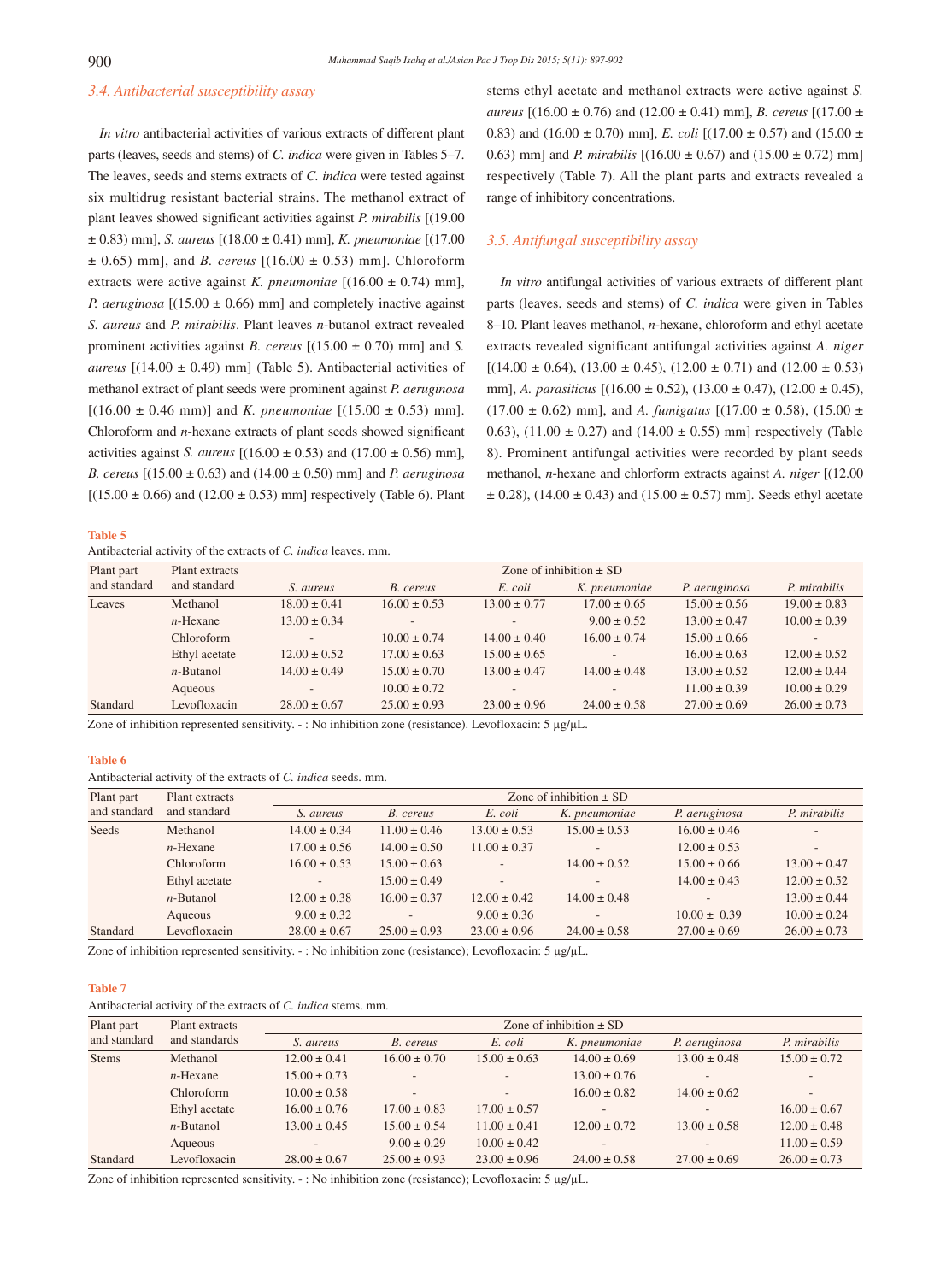extract were active against *A. parasiticus* [(14.00 ± 0.49) mm], *A. oryzae* [(11.00 ± 0.57) mm] and *A. fumigatus* [(15.00 ± 0.68) mm] and were completely inactive against *A. niger* and *C. albicans* (Table 9). Plant stems *n*-hexane, chloroform, ethyl acetate and *n-*butanol extracts revealed significant antifungal activities (11–15 mm) against *A. fumigatus*. Methanol extracts of stems were active against *A. oryzae* [(17.00 ± 0.84) mm] and *A. parasiticus* [(16.00 ± 0.47) mm] (Table 10). *C. indica* all parts and extracts revealed a range of inhibitory concentrations during antifungal susceptibility bioassay.

#### **Table 8**

Antifungal activity of the extracts of *C. indica* leaves. mm.

| Plant extracts | Zone of inhibition $\pm$ SD                                                                           |  |                                  |        |  |  |  |  |
|----------------|-------------------------------------------------------------------------------------------------------|--|----------------------------------|--------|--|--|--|--|
|                | A. niger A. parasiticus A. oryzae A. fumigatus C. albicans                                            |  |                                  |        |  |  |  |  |
| Methanol       | $14.00 \pm 0.64$ $16.00 \pm 0.52$ -                                                                   |  | $17.00 \pm 0.58$                 | $\sim$ |  |  |  |  |
|                | <i>n</i> -Hexane $13.00 \pm 0.45$ $13.00 \pm 0.47$ $14.00 \pm 0.51$ $15.00 \pm 0.63$ $13.00 \pm 0.46$ |  |                                  |        |  |  |  |  |
| Chloroform     | $12.00 \pm 0.71$ $12.00 \pm 0.45$ $9.00 \pm 0.65$ $11.00 \pm 0.27$ $15.00 \pm 0.35$                   |  |                                  |        |  |  |  |  |
|                | Ethyl acetate $12.00 \pm 0.53$ $17.00 \pm 0.62$ $16.00 \pm 0.71$ $14.00 \pm 0.55$                     |  |                                  |        |  |  |  |  |
|                | <i>n</i> -Butanol $15.00 \pm 0.64$ $12.00 \pm 0.38$ - $13.00 \pm 0.62$ $10.00 \pm 0.38$               |  |                                  |        |  |  |  |  |
|                | Aqueous $10.00 \pm 0.38$ -                                                                            |  | $8.00 \pm 0.36$ 11.00 $\pm 0.39$ |        |  |  |  |  |
|                | Clotrimazole $22.00 \pm 0.83$ $25.00 \pm 0.71$ $21.00 \pm 0.69$ $26.00 \pm 0.89$ $23.00 \pm 0.73$     |  |                                  |        |  |  |  |  |
|                |                                                                                                       |  |                                  |        |  |  |  |  |

Clotrimazole was used as standard control. - : No inhibition zone (resistance); Clotrimazole: 5 µg/µL.

#### **Table 9**

Antifungal activity of the extracts of *C. indica* seeds. mm.

| Plant extracts | Zone of inhibition $\pm$ SD |                                                                                                   |                                                    |                                                    |                  |  |  |
|----------------|-----------------------------|---------------------------------------------------------------------------------------------------|----------------------------------------------------|----------------------------------------------------|------------------|--|--|
|                |                             | A. niger A. parasiticus A. oryzae                                                                 |                                                    | A. fumigatus C. albicans                           |                  |  |  |
| Methanol       |                             | $12.00 \pm 0.28$ $13.00 \pm 0.52$                                                                 |                                                    | $15.00 \pm 0.43$                                   | ٠                |  |  |
| $n$ -Hexane    | $\sim 100$                  | $11.00 \pm 0.38$                                                                                  | $\sim$                                             | $13.00 \pm 0.51$                                   | $\overline{a}$   |  |  |
| Chloroform     | $14.00 \pm 0.43$            |                                                                                                   |                                                    | $16.00 \pm 0.72$ $12.00 \pm 0.70$ $13.00 \pm 0.46$ |                  |  |  |
| Ethyl acetate  | <b>Contractor</b>           |                                                                                                   | $14.00 \pm 0.49$ $11.00 \pm 0.57$ $15.00 \pm 0.68$ |                                                    |                  |  |  |
| $n$ -Butanol   | $15.00 \pm 0.57$            | <b>COLLEN</b>                                                                                     | $13.00 \pm 0.60$ -                                 |                                                    | $15.00 \pm 0.78$ |  |  |
| Aqueous        | <b>Contractor</b>           | $11.00 \pm 0.53$                                                                                  | <b>Contractor</b>                                  | $10.00 \pm 0.37$                                   | ä,               |  |  |
|                |                             | Clotrimazole $22.00 \pm 0.83$ $25.00 \pm 0.71$ $21.00 \pm 0.69$ $26.00 \pm 0.89$ $23.00 \pm 0.73$ |                                                    |                                                    |                  |  |  |

Clotrimazole was used as standard control. - : No inhibition zone (resistance); Clotrimazole: 5 µg/µL.

#### **Table 10**

Antifungal activity of the extracts of *C. indica* stems. mm.

| Plant extracts                     | Zone of inhibition $\pm$ SD                                                                                               |                                                                                                   |                                                                                                                                                                                                                                                                                                                                                                                                                     |                                                    |                                   |  |  |  |
|------------------------------------|---------------------------------------------------------------------------------------------------------------------------|---------------------------------------------------------------------------------------------------|---------------------------------------------------------------------------------------------------------------------------------------------------------------------------------------------------------------------------------------------------------------------------------------------------------------------------------------------------------------------------------------------------------------------|----------------------------------------------------|-----------------------------------|--|--|--|
|                                    |                                                                                                                           | A. niger A. parasiticus A. oryzae A. fumigatus C. albicans                                        |                                                                                                                                                                                                                                                                                                                                                                                                                     |                                                    |                                   |  |  |  |
| Methanol                           |                                                                                                                           | $14.00 \pm 0.52$ $16.00 \pm 0.47$ $17.00 \pm 0.84$ -                                              |                                                                                                                                                                                                                                                                                                                                                                                                                     |                                                    | $13.00 \pm 0.46$                  |  |  |  |
| $n$ -Hexane                        | $\sim$ - $\sim$                                                                                                           | $12.00 \pm 0.60$                                                                                  | and the state of the                                                                                                                                                                                                                                                                                                                                                                                                |                                                    | $15.00 \pm 0.59$ $14.00 \pm 0.53$ |  |  |  |
| Chloroform                         | $\omega_{\rm{max}}$                                                                                                       |                                                                                                   | $13.00 \pm 0.53$ $14.00 \pm 0.58$ $11.00 \pm 0.70$                                                                                                                                                                                                                                                                                                                                                                  |                                                    |                                   |  |  |  |
| Ethyl acetate $12.00 \pm 0.63$     |                                                                                                                           | <b>Contractor</b>                                                                                 |                                                                                                                                                                                                                                                                                                                                                                                                                     | $13.00 \pm 0.71$ $15.00 \pm 0.63$ $11.00 \pm 0.47$ |                                   |  |  |  |
| <i>n</i> -Butanol $15.00 \pm 0.49$ |                                                                                                                           | $\sim$                                                                                            |                                                                                                                                                                                                                                                                                                                                                                                                                     | $14.00 \pm 0.60$ $12.00 \pm 0.57$ $13.00 \pm 0.65$ |                                   |  |  |  |
| Aqueous                            | $\frac{1}{2} \left( \frac{1}{2} \right) \left( \frac{1}{2} \right) \left( \frac{1}{2} \right) \left( \frac{1}{2} \right)$ | $11.00 \pm 0.37$                                                                                  | $\label{eq:2.1} \frac{1}{\sqrt{2\pi}}\left(\frac{1}{\sqrt{2\pi}}\right)^{2/3} \frac{1}{\sqrt{2\pi}}\left(\frac{1}{\sqrt{2\pi}}\right)^{2/3} \frac{1}{\sqrt{2\pi}}\left(\frac{1}{\sqrt{2\pi}}\right)^{2/3} \frac{1}{\sqrt{2\pi}}\left(\frac{1}{\sqrt{2\pi}}\right)^{2/3} \frac{1}{\sqrt{2\pi}}\left(\frac{1}{\sqrt{2\pi}}\right)^{2/3} \frac{1}{\sqrt{2\pi}}\left(\frac{1}{\sqrt{2\pi}}\right)^{2/3} \frac{1}{\sqrt$ | $10.00 \pm 0.49$                                   | $\overline{\phantom{a}}$          |  |  |  |
|                                    |                                                                                                                           | Clotrimazole $22.00 \pm 0.83$ $25.00 \pm 0.71$ $21.00 \pm 0.69$ $26.00 \pm 0.89$ $23.00 \pm 0.73$ |                                                                                                                                                                                                                                                                                                                                                                                                                     |                                                    |                                   |  |  |  |
|                                    |                                                                                                                           |                                                                                                   |                                                                                                                                                                                                                                                                                                                                                                                                                     |                                                    |                                   |  |  |  |

Clotrimazole was used as standard control. - : No inhibition zone (resistance); Clotrimazole: 5 µg/µL.

## **4. Discussion**

 The results of the study showed the presence of significant cannabinoids in *C. indica* and exhibited noteworthy antimicrobial activities due to these important biologically active compounds. There are wide variations in the relative amounts of cannabinoids in *Cannabis*[22]. Many factors have been considered responsible for these variations. These include the genetic characteristics, environment, maturity, sex, part of harvested plant and the time which has elapsed between harvesting and chemical analysis, as well as the conditions of storage of the plant. The chemical

composition of different parts of the plant also varies. In present study, plant resins were collected because delta-9 tetrahydrocannabinol was found in plant's flowering or fruit tops, leaves and resins. It has been reported that *Cannabis* resin has a higher tetrahydrocannabinol contents than rest of the plant material[23]. *Cannabis* species seeds are main the sources of fibers, proteins and carbohydrates. The whole seed of *Cannabis* contains roughly 15% insoluble fiber, 25% protein, and 30% carbohydrates[2]. Terpenoids, tannins and reducing sugars are the major phytochemicals present in methanol, ethanol and benzene extracts of leaves of *Cannabis sativa*, which has good antibacterial potential[24]. The antibacterial activities of crude alkaloid extracted from the leaves of *Cannabis* against bacterial strains representative of skin, mouth and ear microflora and also against *E. coli* bacteria responsible for urinary tract infection in human beings were 2.1 cm, 2.2 cm, 1.7 cm and 2.5 cm respectively[25]. Antimicrobial and phytochemical analysis of plant extracts exhibited significant activity against multidrug resistant bacteria and fungi[26]. Seventeen studies were appraised for nabiximols, a specific extract of *Cannabis*, four for smoked tetrahydrocannabinol, five for nabilone, three for tetrahydrocannabinol oromucosal spray, two for dronabinol, one for vaporized *Cannabis*, one for ajuvenic acid capsules, and one for oral tetrahydrocannabinol. Nabilone was compared by one trial and compared with amitriptyline[27], while all further studies were placebo controlled. One of these studies assessed nabilone as an adjunctive cure to gabapentin[28]. Cannabidiol blocks the metabolism of delta 9-tetrahydrocannabinol to 11-hydroxydelta(9)-tetrahydrocannabinol and may produce dysphoria because it is more psychoactive than delta-9-tetrahydrocannabinol. Cannabidiol has various remedial effects including muscle relaxant, anti-inflammatory, anti-emetic, anxiolytic, anticonvulsant and analgesic properties[29]. *Cannabis* has been classified on the basis of cannabidiol to tetrahydro cannabinol ratio into fiber and drug type[30].

 The main objective of the study was to investigate the proximate composition, phytochemical content, minerals analysis, GC-MS studies of its active cannabinoids and antimicrobial activities of the *C. indica* leaves, stems, and seeds. The results of the study revealed that *C. indica* not only mean frivolous rationales but the existence of biologically active remedial compounds in elevated concentrations making it a treasured source to be used in herbal preparation for various ailments. The noteworthy advances in cannabinoid study have opened innovative frontiers and are foremost to a better understanding of *Cannabis* effect in humans. *Cannabis* based medicines are more complex containing a mixture of cannabinoids, flavonoids and terpenes, therefore medicinal *Cannabis* must be of reliable quality. A medicine must be effective and secure for its purpose because these compounds synergistically interact with one another. Therefore, for the growth of herbal medicine, the plant material chosen must be systematically analyzed.